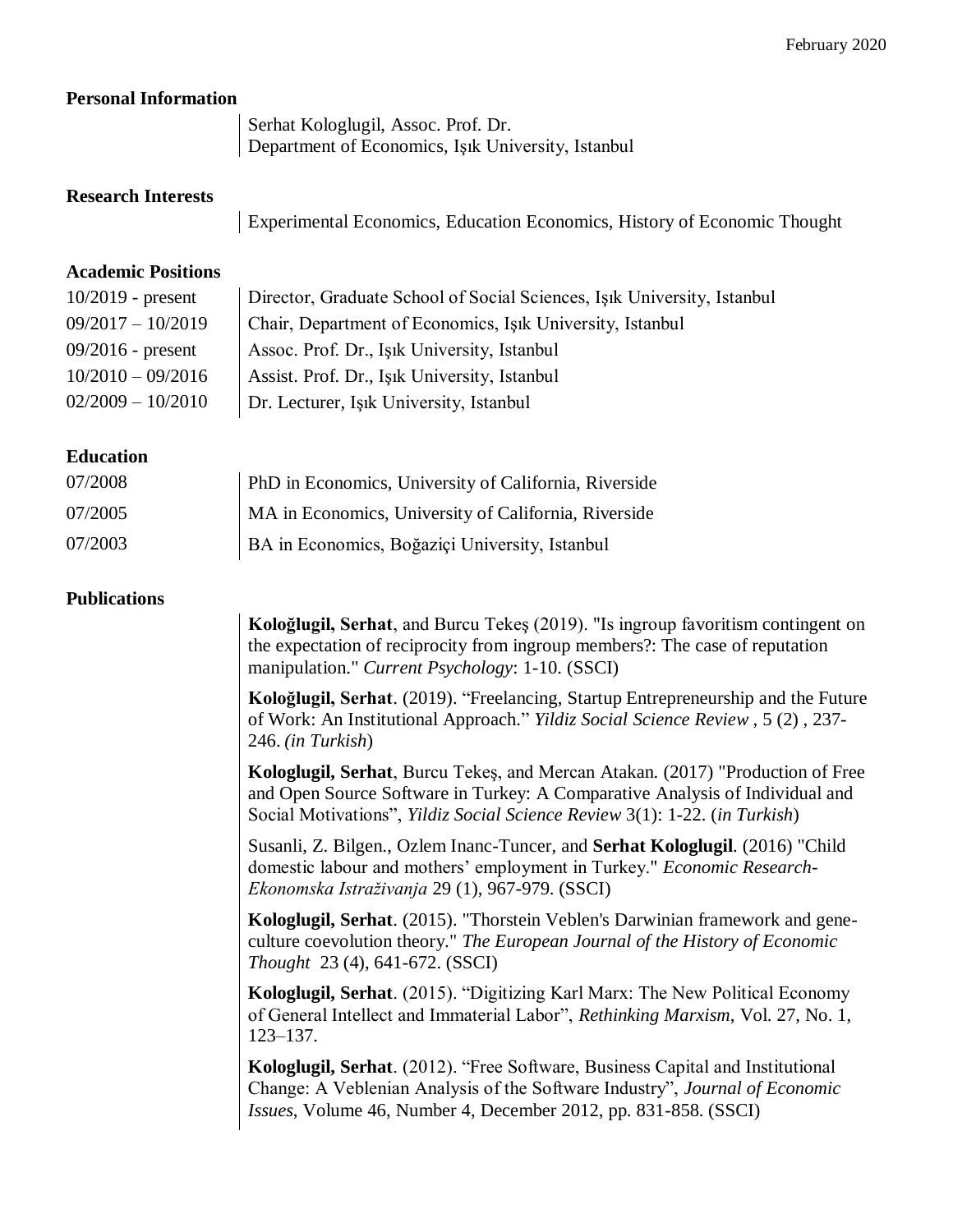|                                       | Kologlugil, Serhat. (2010). "Michel Foucault's Archaeology of Knowledge and<br>Economic Discourse", Erasmus Journal for Philosophy and Economics, Volume<br>3, Issue 2, Autumn 2010, pp. 1-25.                            |
|---------------------------------------|---------------------------------------------------------------------------------------------------------------------------------------------------------------------------------------------------------------------------|
| <b>Working Papers</b>                 |                                                                                                                                                                                                                           |
|                                       | "The Effect of Cognitive Load on Intergroup Resource Distribution: The Equality<br>Heuristic vs. Ingroup Favoritism" (with Burcu Tekes).                                                                                  |
|                                       | "The Effect of College Quality and College Graduates' Academic Characteristics<br>on Earnings: The Case of Turkey" (with Özlem Inanç and Bilgen Susanlı).                                                                 |
| <b>Ongoing Projects</b>               |                                                                                                                                                                                                                           |
|                                       | "Social Implications of Belief and Disbelief in Free Will: A Study Based on a<br>Replication of Libet Experiment" (with Müjde Peker Booth, Robert Booth, Ozan<br>Erözden and Tuna Çakar)                                  |
| <b>Teaching Experience</b>            |                                                                                                                                                                                                                           |
| Işık University                       |                                                                                                                                                                                                                           |
|                                       | Statistics for Economics and Administrative Sciences I – II, Research Methods,<br>Evolution and Human Social Behavior, Introduction to Microeconomics,<br>Introduction to Macroeconomics, Economic Growth and Development |
| Boğaziçi University                   |                                                                                                                                                                                                                           |
|                                       | Comparative Schools of Thought in Economics                                                                                                                                                                               |
| University of California, Riverside   |                                                                                                                                                                                                                           |
|                                       | Introduction to Macroeconomics, Intermediate Macroeconomics, Intermediate<br>Microeconomics II                                                                                                                            |
| <b>Selected Invited Presentations</b> |                                                                                                                                                                                                                           |

| 05/2018 | "The Dual Process Approach to Human Decision Making", MEF University,<br>Istanbul, Department of Psychology (09.05.2018)       |
|---------|--------------------------------------------------------------------------------------------------------------------------------|
| 05/2018 | Symposium: "Is Behavioral Economics the Solution?", Sehir University, Istanbul,<br>Department of Economics (10.05.2018)        |
| 03/2018 | "Digital Transformation in Higher Education", Education Technologies Summit,<br><i>Istanbul</i> (03.03.2018)                   |
| 11/2016 | "Maker Labs in K12 education: The Case of IELEV Schools", Transformation in<br>Education Conferences, Istanbul (09-10.12.2016) |
| 06/2015 | "Creative Education in the 21. Century", Turkey Private Schools Association<br>(13.06.2015).                                   |